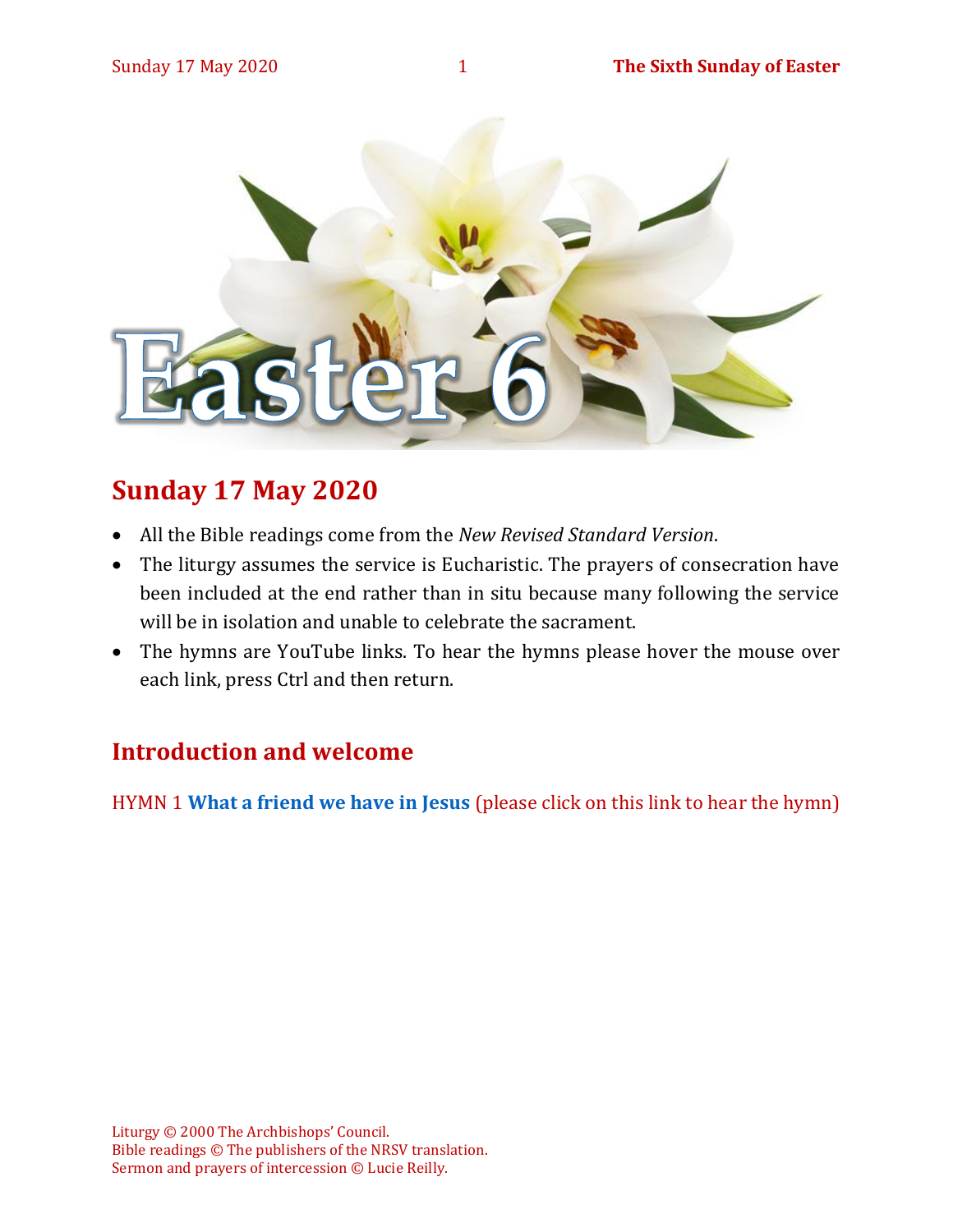# **The Welcome**

In the name of the Father, and of the Son, and of the Holy Spirit

All **Amen.**

The Lord be with you

## All **And also with you.**

Alleluia, Christ is risen!

## All **He is risen indeed! Alleluia!**

# **The Preparation**

All **Almighty God, to whom all hearts are open, all desires known, and from whom no secrets are hidden: cleanse the thoughts of our hearts by the inspiration of your Holy Spirit, that we may perfectly love you, and worthily magnify your holy name; through Christ our Lord. Amen.**

Our Lord Jesus Christ said:

The first commandment is this:

'Hear, O Israel, the Lord our God is the only Lord.

You shall love the Lord your God with all your heart,

with all your soul, with all your mind,

and with all your strength.'

And the second is this: 'Love your neighbour as yourself.' There is no other commandment greater than these.

On these two commandments hang all the law and the prophets.

# All **Amen. Lord, have mercy.**

Christ our Passover lamb has been sacrificed for us. Let us therefore rejoice by putting away all malice and evil and, confessing our sins in penitence and faith, firmly resolve to keep God's commandments and to live in love and peace with all.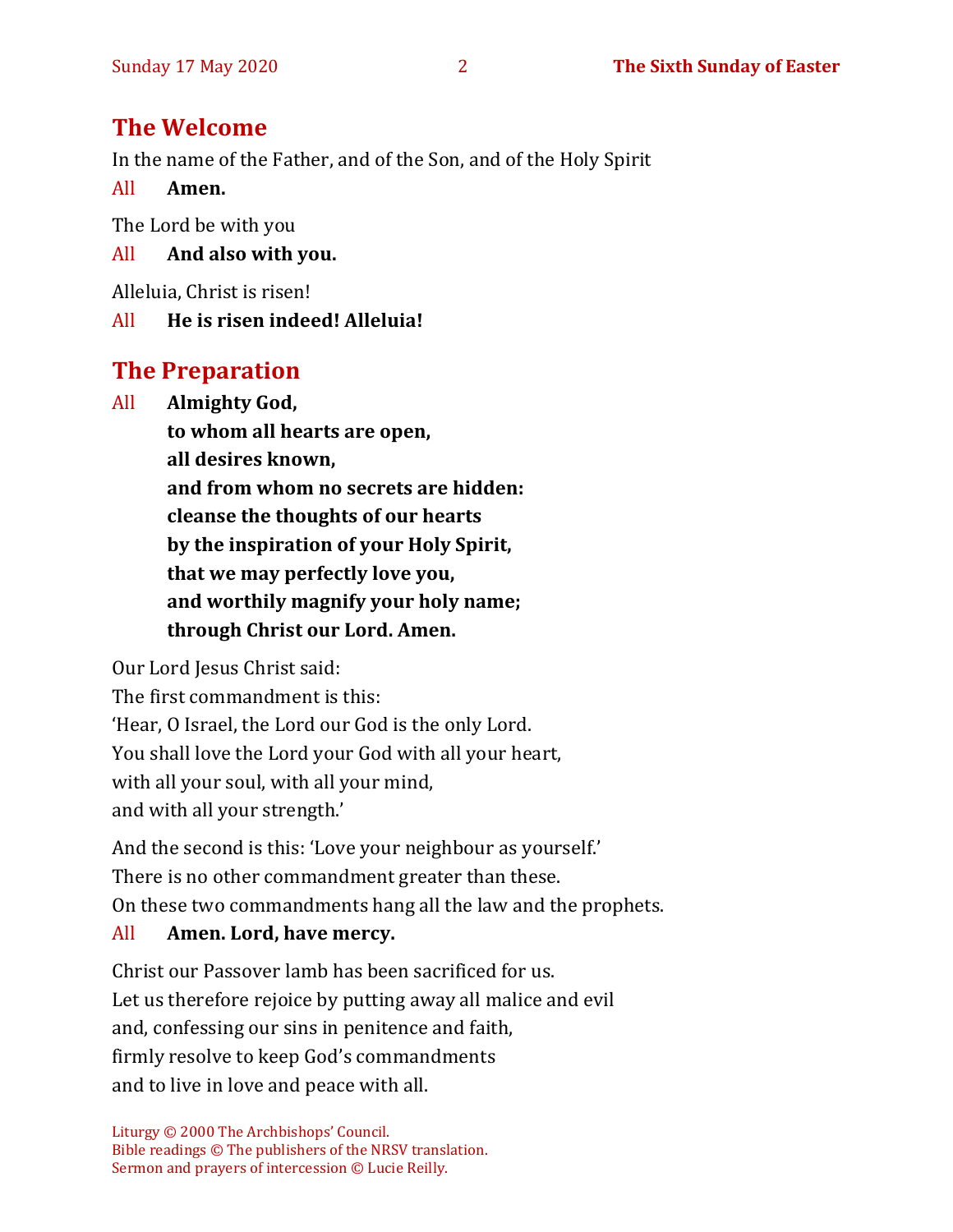All **Almighty God, our heavenly Father, we have sinned against you and against our neighbour in thought and word and deed, through negligence, through weakness, through our own deliberate fault. We are truly sorry and repent of all our sins. For the sake of your Son Jesus Christ, who died for us, forgive us all that is past and grant that we may serve you in newness of life to the glory of your name. Amen.**

Almighty God,

who forgives all who truly repent, have mercy upon you, pardon and deliver you from all your sins, confirm and strengthen you in all goodness, and keep you in life eternal; through Jesus Christ our Lord. All **Amen.**

# **The Gloria**

This version of the Gloria is sung to the tune of 'Cwm Rhondda'. Click **[here](about:blank)** for the tune.

All **Glory be to God in Heaven, Songs of joy and peace we bring, Thankful hearts and voices raising, To creation's Lord we sing. Lord we thank you, Lord we praise you, Glory be to God our King: Glory be to God our King.**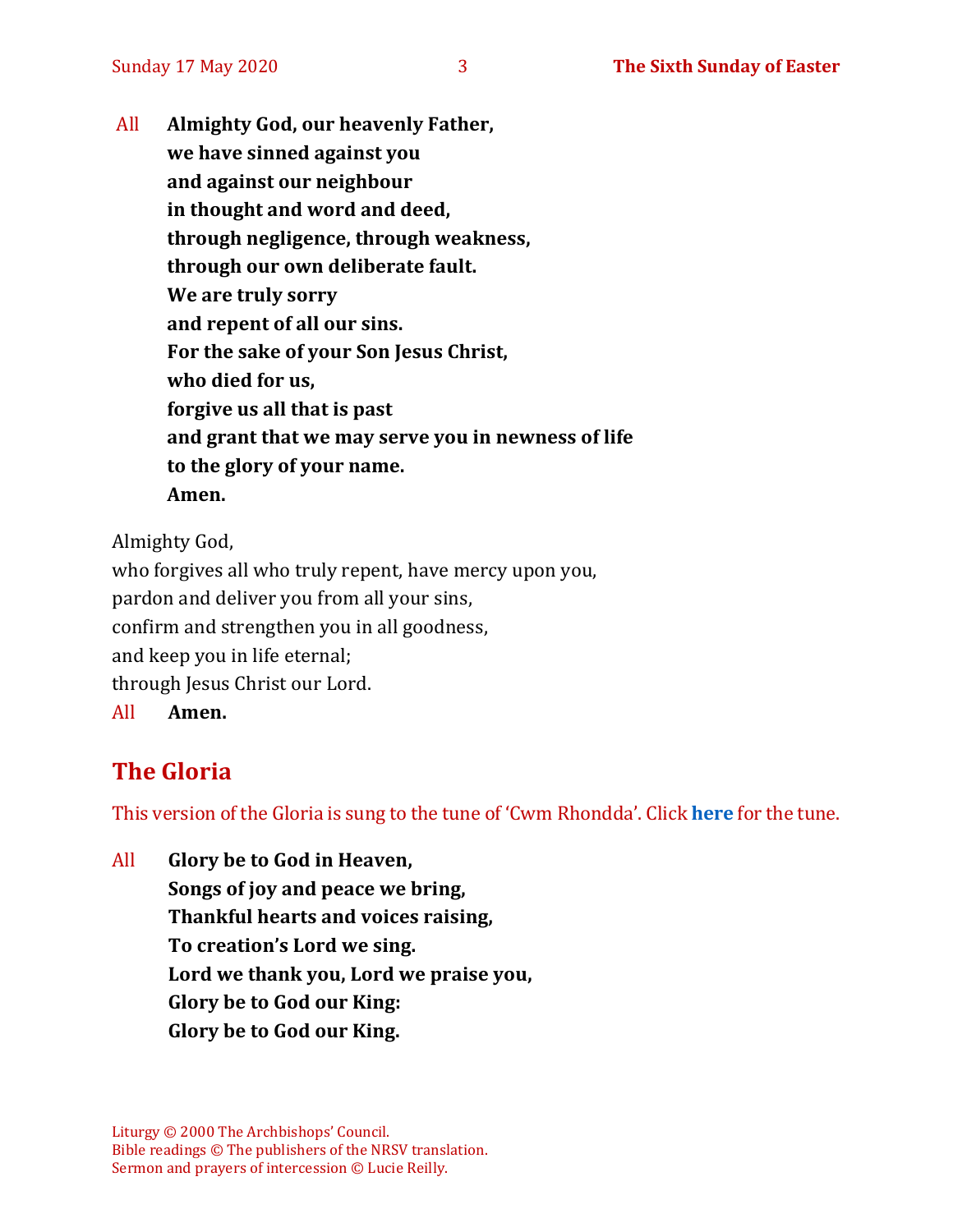**Lamb of God, who on our shoulders, Bore the load of this world's sin; Only Son of God the Father, You have brought us peace within. Lord, have mercy, Christ have mercy, Now your glorious reign begin: Now your glorious reign begin.**

**You O Son of God are Holy, You we praise with one accord. None in heav'n or earth is like you, Only you are Christ the Lord. With the Father and the Spirit, Ever worshipped and adored: Ever worshipped and adored.**

# **The Collect for the Sixth Sunday of Easter**

Risen Christ,

by the lakeside you renewed your call to your disciples: help your Church to obey your command and draw the nations to the fire of your love, to the glory of God the Father.

All **Amen.**

# **First reading**

A reading from the Acts of the Apostles

Paul stood in front of the Areopagus and said, 'Athenians, I see how extremely religious you are in every way. For as I went through the city and looked carefully at the objects of your worship, I found among them an altar with the inscription, "To an unknown god."

'What therefore you worship as unknown, this I proclaim to you. The God who made the world and everything in it, he who is Lord of heaven and earth, does not live in shrines made by human hands, nor is he served by human hands, as though he needed anything, since he himself gives to all mortals life and breath and all things.

'From one ancestor he made all nations to inhabit the whole earth, and he allotted the times of their existence and the boundaries of the places where they would live,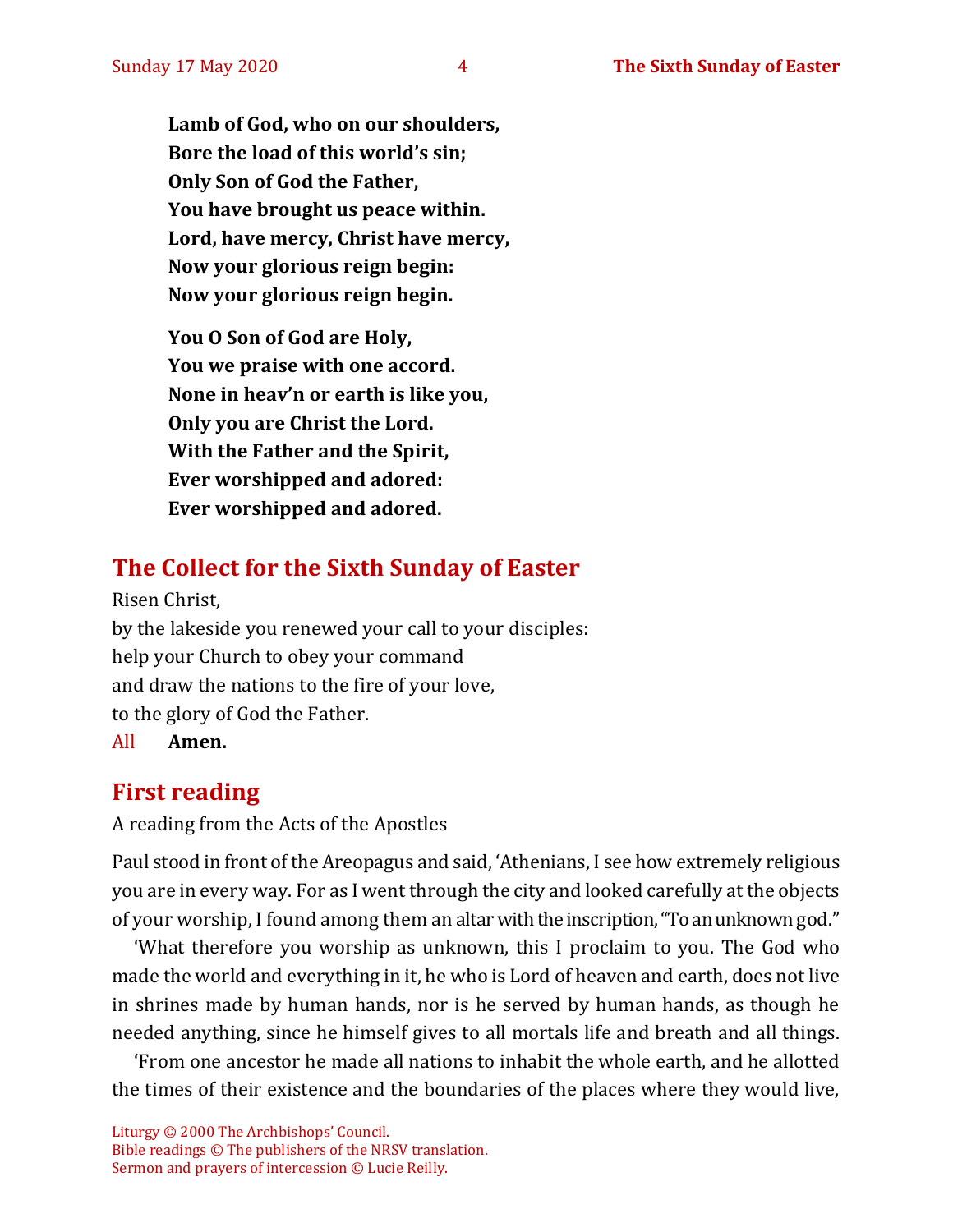so that they would search for God and perhaps grope for him and find him-- though indeed he is not far from each one of us. For "In him we live and move and have our being"; as even some of your own poets have said, Since we are God's offspring, we ought not to think that the deity is like gold, or silver, or stone, an image formed by the art and imagination of mortals.

'While God has overlooked the times of human ignorance, now he commands all people everywhere to repent, because he has fixed a day on which he will have the world judged in righteousness by a man whom he has appointed, and of this he has given assurance to all by raising him from the dead.' *Acts 17:22–31*

This is the Word of the Lord

All **Thanks be to God.**

#### **Second reading**

#### *A reading from the First Letter of St Peter*

Now who will harm you if you are eager to do what is good? But even if you do suffer for doing what is right, you are blessed. Do not fear what they fear, and do not be intimidated, but in your hearts sanctify Christ as Lord. Always be ready to make your defense to anyone who demands from you an accounting for the hope that is in you; yet do it with gentleness and reverence.

Keep your conscience clear, so that, when you are maligned, those who abuse you for your good conduct in Christ may be put to shame. For it is better to suffer for doing good, if suffering should be God's will, than to suffer for doing evil. For Christ also suffered for sins once for all, the righteous for the unrighteous, in order to bring you to God. He was put to death in the flesh, but made alive in the spirit, in which also he went and made a proclamation to the spirits in prison, who in former times did not obey, when God waited patiently in the days of Noah, during the building of the ark, in which a few, that is, eight persons, were saved through water. And baptism, which this prefigured, now saves you—not as a removal of dirt from the body, but as an appeal to God for a good conscience, through the resurrection of Jesus Christ, who has gone into heaven and is at the right hand of God, with angels, authorities, and powers made subject to him. *1 Peter 3:13–22*

This is the Word of the Lord

All **Thanks be to God.**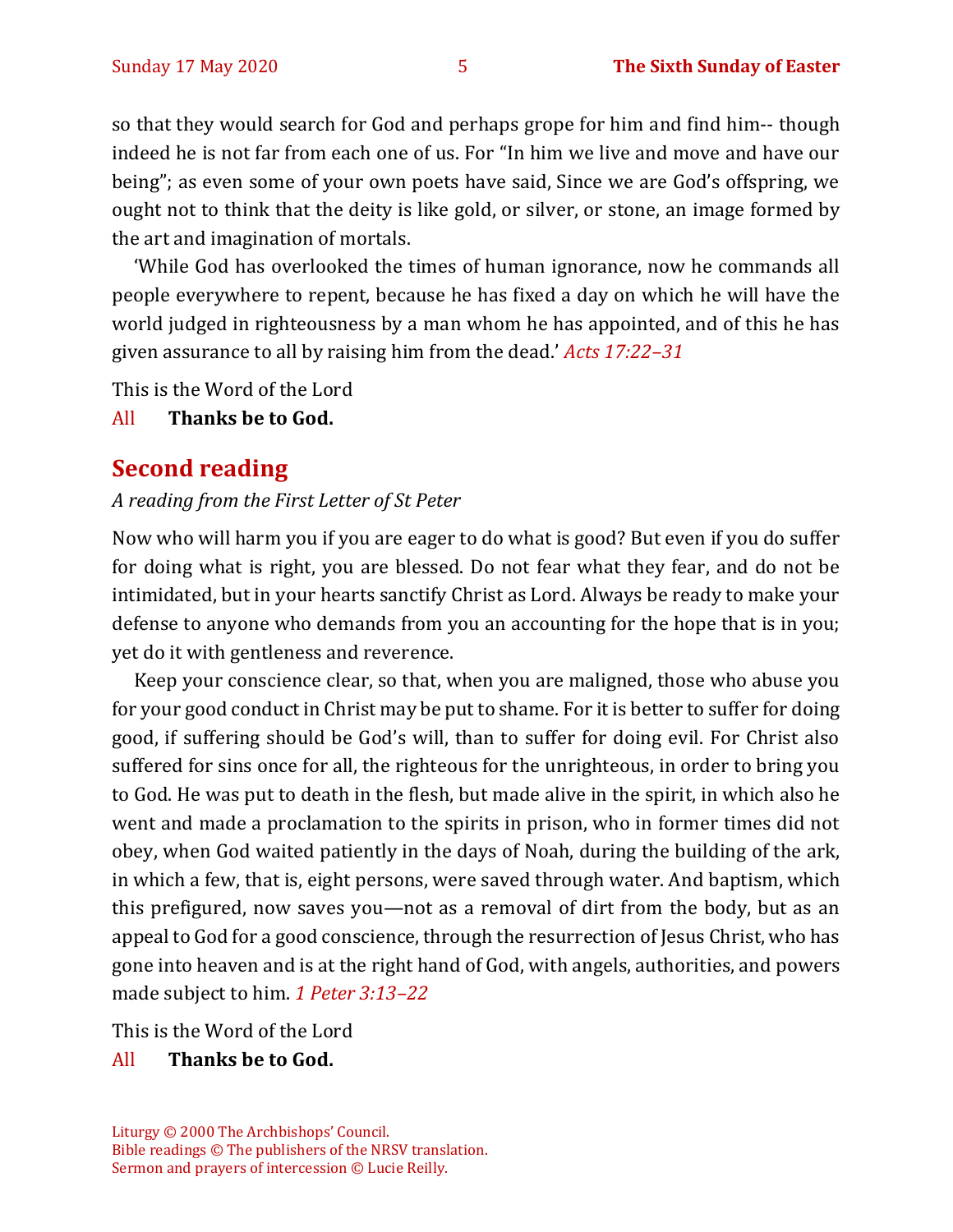#### HYMN 2 **[Lord I lift your name on high](https://www.youtube.com/watch?v=COQ6cni_TG8)** (please click on this link to hear the hymn)

## **Gospel reading**

Hear the Gospel of our Lord Jesus Christ according to John

#### All **Glory to you O Lord.**

Jesus said to his disciples, 'If you love me, you will keep my commandments. And I will ask the Father, and he will give you another Advocate, to be with you forever. This is the Spirit of truth, whom the world cannot receive, because it neither sees him nor knows him. You know him, because he abides with you, and he will be in you. I will not leave you orphaned; I am coming to you. In a little while the world will no longer see me, but you will see me; because I live, you also will live. On that day you will know that I am in my Father, and you in me, and I in you. They who have my commandments and keep them are those who love me; and those who love me will be loved by my Father, and I will love them and reveal myself to them.' *John 14:15–21*

This is the Gospel of the Lord

#### All **Praise to you O Christ.**

#### **Sermon**

Today, on the Sixth Sunday of Easter, we begin to look toward the coming of the Holy Spirit. In today's Gospel Jesus said, 'If you love me, you will keep my commandments. And I will ask the Father, and he will give you another Advocate to be with you always, the Spirit of truth ...' This Advocate is the Holy Spirit.

Jesus also says in today's gospel that we are never alone. 'I will not leave you orphans. I will come to you.'

Most of us have experienced loneliness at some point in our lives, whether we are single or married. Loneliness is a universal human experience. Perhaps we go through this empty period in our lives because it causes us to draw near to Jesus. When people are not there for us emotionally, when there is no one else to turn to, but Jesus. He becomes our closest friend during these periods of isolation and loneliness. We discover this blessing sometimes because of the dark times in our own lives.

*If you love me, you will keep my commandments.* There are many words we may say without really meaning them.

- We may say 'Sorry' just to get us out of a situation.
- We may say 'Thank you' when we are not really grateful.

Liturgy © 2000 The Archbishops' Council. Bible readings © The publishers of the NRSV translation. Sermon and prayers of intercession © Lucie Reilly.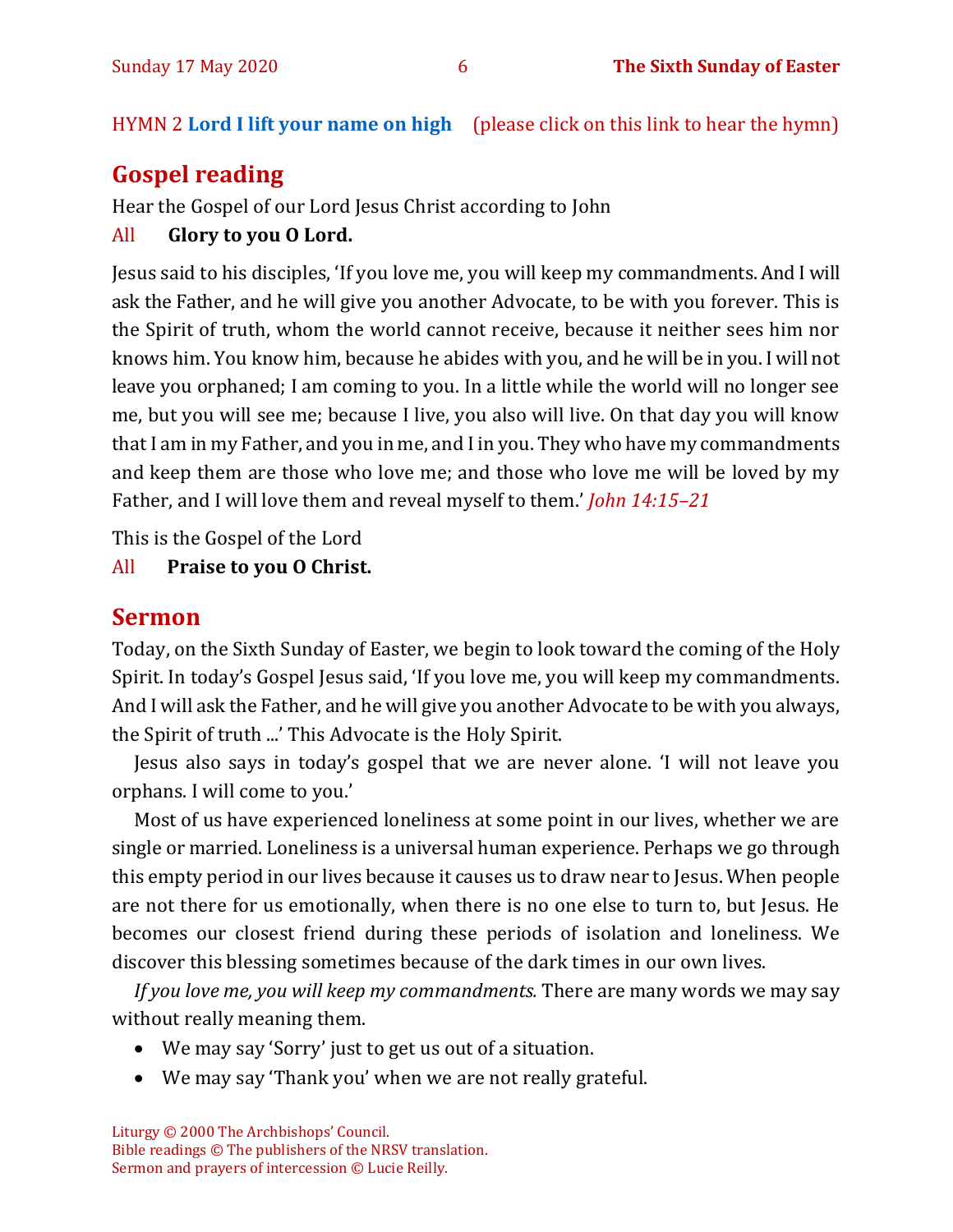• We might say we love someone out of routine or habit or to get what we want.

Words are powerful, but actions are more so. The person who is truly sorry doesn't just say so, but shows that sorrow by their attitude, their pain and their want to make amends. Which deserves from him the fulness of forgiveness.

We may thank God in prayer and song. A person one who is really grateful will show appreciation in their bounty of spirit and their elation in receiving. Gratitude which comes from the heart, really fills us with joy.

And we may say that we love God as He loves us, but one who absolutely loves, does so not routinely or selfishly, but with care, compassion and kindness. 'Keep my commandments' does not mean following all the rules but opening your hearts to him. We will be filled with his grace, receive the gifts of the Spirit—the Spirit of truth who is with us forever. It means that if we love him, we will love our neighbour and love his commandments.

Jesus said in today's gospel that, 'I am in my Father and you are in me and I in you.' We are not just observers but participators in the life of the Trinity. The love of God is not an idea but a personal reality. Prayers from the heart are the paths to a deeper union with Christ. Our spirit cannot come alive, or feel peace, love, joy—without the Holy Spirit taking up a place in our hearts. The more we give our hearts to Jesus in prayer, the more room there is for Him to come and live within us. We will never feel alone again, if we continue to make room for the Spirit, to live inside of our hearts. Jesus will love us and reveal himself to us in a much deeper way than we ever thought possible.

Amen

Alleluia, Christ is risen!

All **He is risen indeed! Alleluia!**

# **The Creed**

Do you believe and trust in God the Father, the source of all being and life, the one for whom we exist?

#### All **We believe and trust in him.**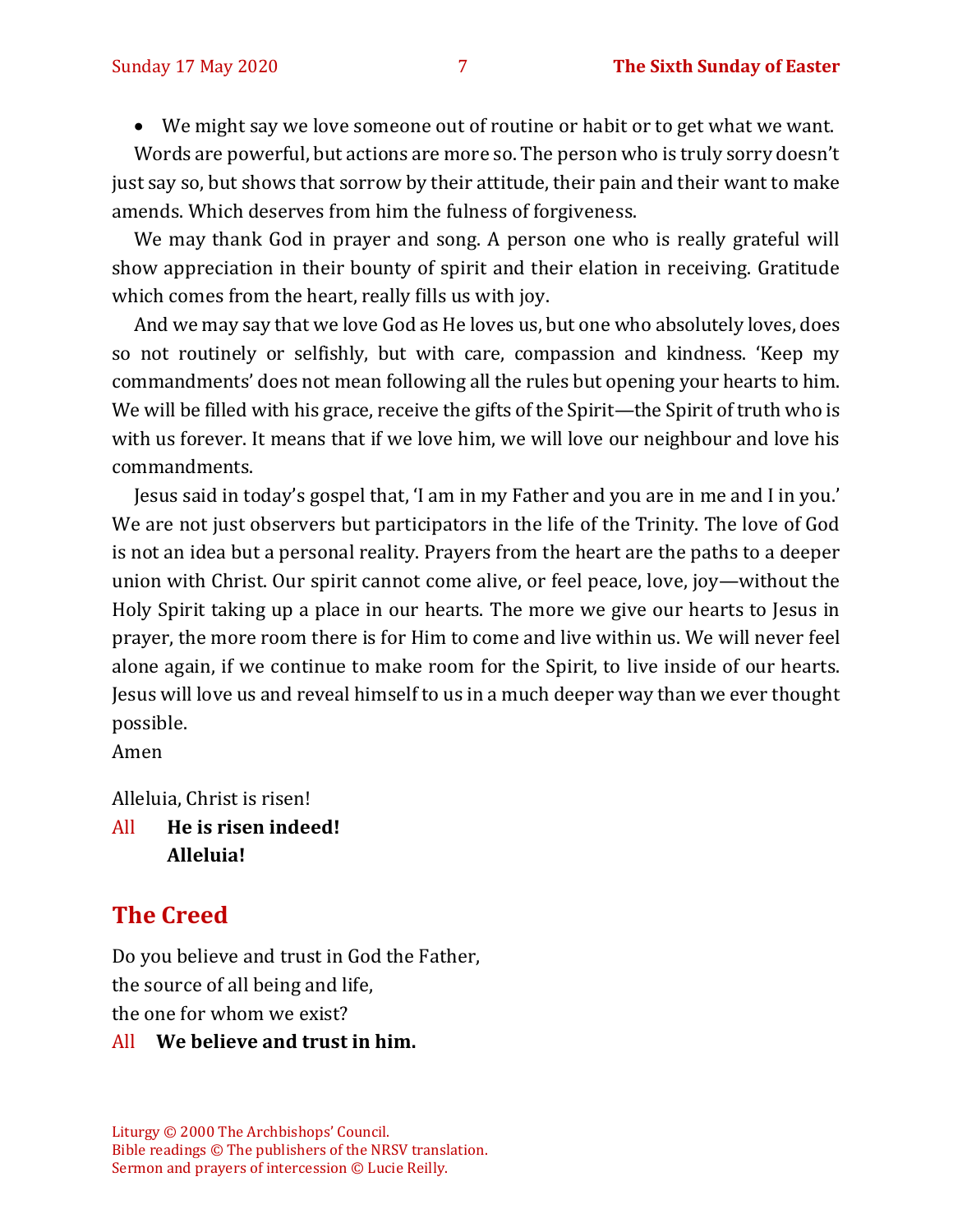Do you believe and trust in God the Son, who took our human nature, died for us and rose again?

#### All **We believe and trust in him.**

Do you believe and trust in God the Holy Spirit, who gives life to the people of God and makes Christ known in the world?

#### All **We believe and trust in him.**

This is the faith of the Church.

All **This is our faith. We believe and trust in one God, Father, Son and Holy Spirit. Amen.**

# **Prayers of intercession**

Heavenly Father, we ask you to make the presence of the Holy Spirit real to us now and guide us as we pray. We are thankful that there is no distance between you and us. In all the strangeness and confusion, as we are locked down in our homes, we know you remain faithful to all your promises to be with us, wherever we are, and never to leave us.

Lord in your mercy

#### All **Hear our prayer.**

Gracious Lord, we give thanks for the efforts of all those who are working tirelessly— NHS workers, social care workers, care-home staff, teachers, supermarket staff and others in essential retail, delivery drivers, bin men, post men. So many of these often work unnoticed, but now we recognise how important each person is to the day to day running of the world in which we live. Father, we pray that you will protect them and give them the strength and energy to continue these vital services.

Lord in your mercy

#### All **Hear our prayer.**

Most Holy Saviour hear our prayers for the sick, the hurting, the lost, the lonely and for all who are in need. Amid mental and physical suffering may they find consolation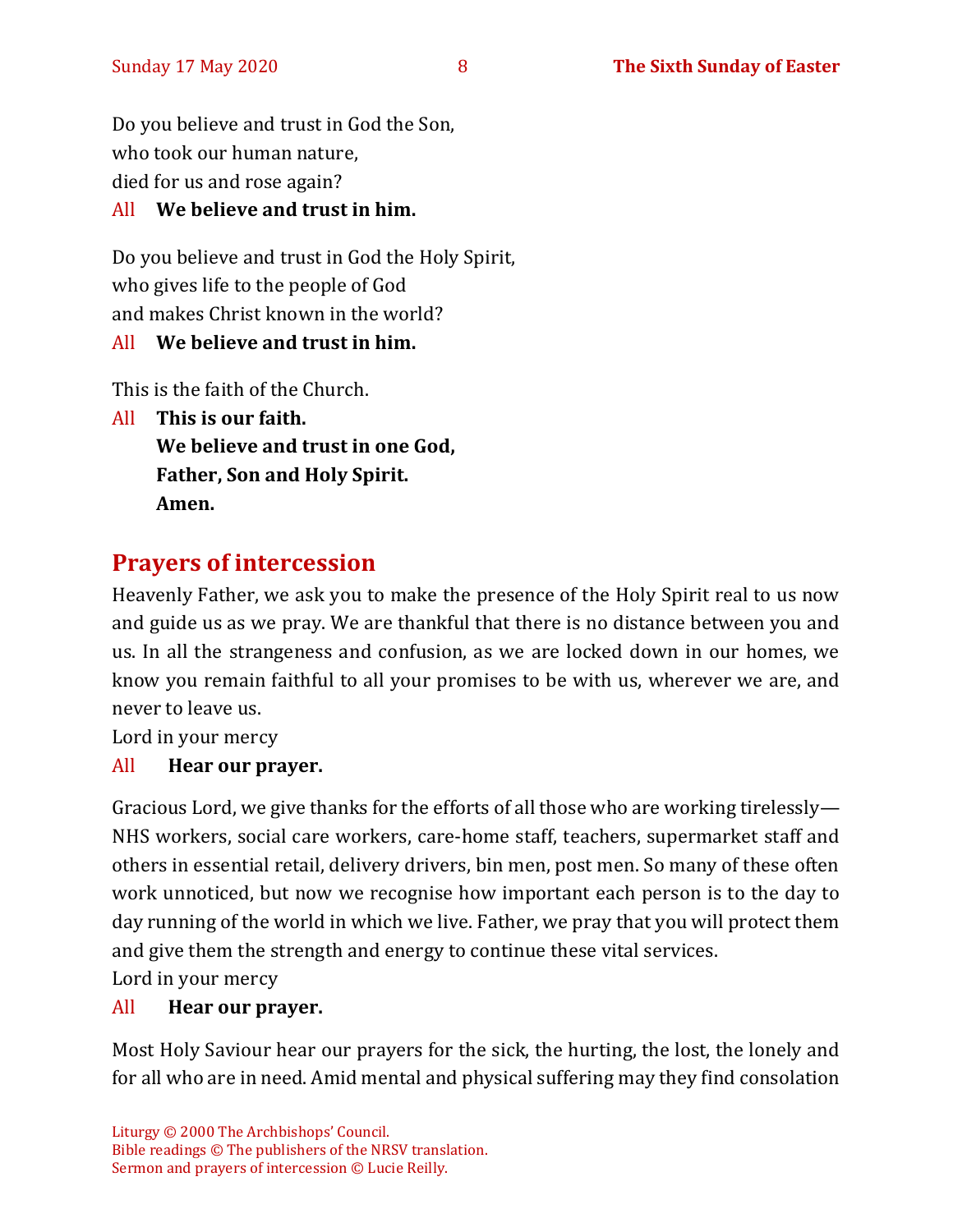in your healing presence. May they know your presence with them, and that you are their strength, their healing, and their salvation. Lord, we pray for those who have recently passed away and are now eternally blessed in your presence and light. Lord in your mercy

#### All **Hear our prayer.**

Merciful Father, we pray for the world and its leaders, at this difficult time. We remember those who cry out for peace as they work in their communities and across the world to end conflict. We pray for those who speak up against systems of power, as they seek to transform economics and politics for the good of all.

Lord in your mercy

#### All **Hear our prayer.**

Father we pray our local church and your churches around the world. We give thanks that our mission can continue, even when we cannot meet for worship together at this time. We pray that the Holy Spirit may direct and strengthen us and allow us to fulfil the roles to which we are called.

Lord in your mercy

#### All **Hear our prayer.**

#### **Merciful Father,**

All **accept these prayers for the sake of your Son, our Saviour Jesus Christ. Amen.**

# **The peace**

The risen Christ came and stood among his disciples and said, 'Peace be with you.' Then were they glad when they saw the Lord. Alleluia.

The peace of the Lord be always with you,

#### All **And also with you. Alleluia!**

## HYMN 3 **[I could sing of your love forever](https://www.youtube.com/watch?v=zeCwwaciAA8)** (please click on this link to hear the hymn)

The liturgy of the Communion Service appears below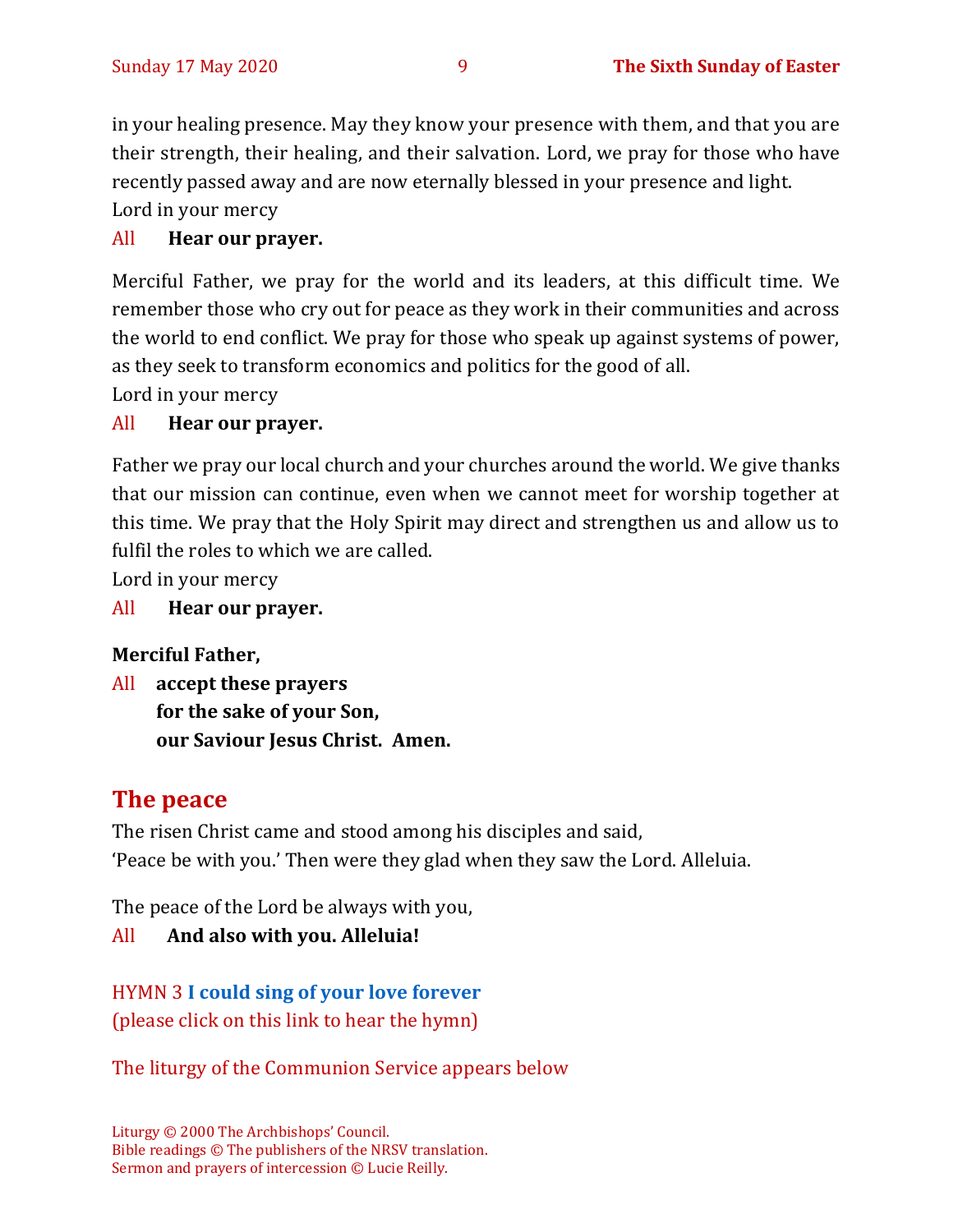# The Dismissal

God the Father, by whose love Christ was raised from the dead, open to you who believe the gates of everlasting life.

#### All **Amen.**

God the Son, who in bursting the grave has won a glorious victory,

give you joy as you share the Easter faith.

#### All **Amen.**

God the Holy Spirit, whom the risen Lord breathed into his disciples, empower you and fill you with Christ's peace.

All **Amen.**

And the blessing of God the Almighty:

Father, Son, and Holy Spirit,

be with you now and remain with you always.

All **Amen.**

#### HYMN 4 **[I the Lord of sea and sky](https://www.youtube.com/watch?v=WNDTDr5ok-0)** (please click on this link to hear the hymn)

Go in peace to love and serve the Lord.

All **In the name of Christ. Amen.**

Alleluia, Christ is risen!

All **He is risen indeed! Alleluia!**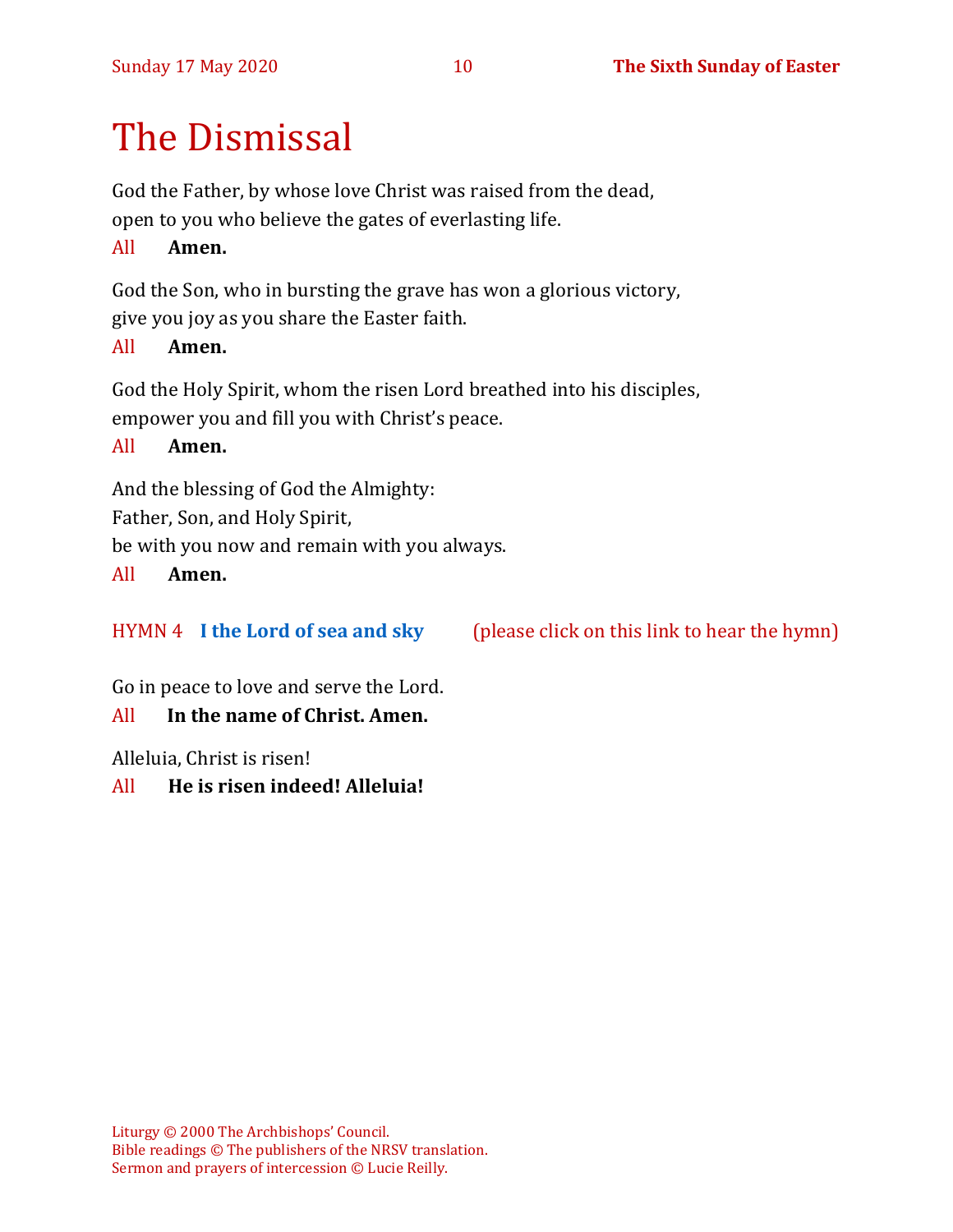# The Liturgy of the Sacrament

# Eucharistic Prayer (prayer E)

The Lord be with you

## All **and also with you.**

Lift up your hearts.

### All **We lift them to the Lord.**

Let us give thanks to the Lord our God.

### All **It is right to give thanks and praise.**

Father, you made the world and love your creation. You gave your Son Jesus Christ to be our Saviour. His dying and rising have set us free from sin and death. And so we gladly thank you, with saints and angels praising you, and saying,

All **Holy, holy, holy Lord, God of power and might, heaven and earth are full of your glory. Hosanna in the highest. Blessed is he who comes in the name of the Lord. Hosanna in the highest.**

We praise and bless you, loving Father, through Jesus Christ, our Lord; and as we obey his command, send your Holy Spirit, that broken bread and wine outpoured may be for us the body and blood of your dear Son.

On the night before he died he had supper with his friends and, taking bread, he praised you. He broke the bread, gave it to them and said: Take, eat; this is my body which is given for you; do this in remembrance of me.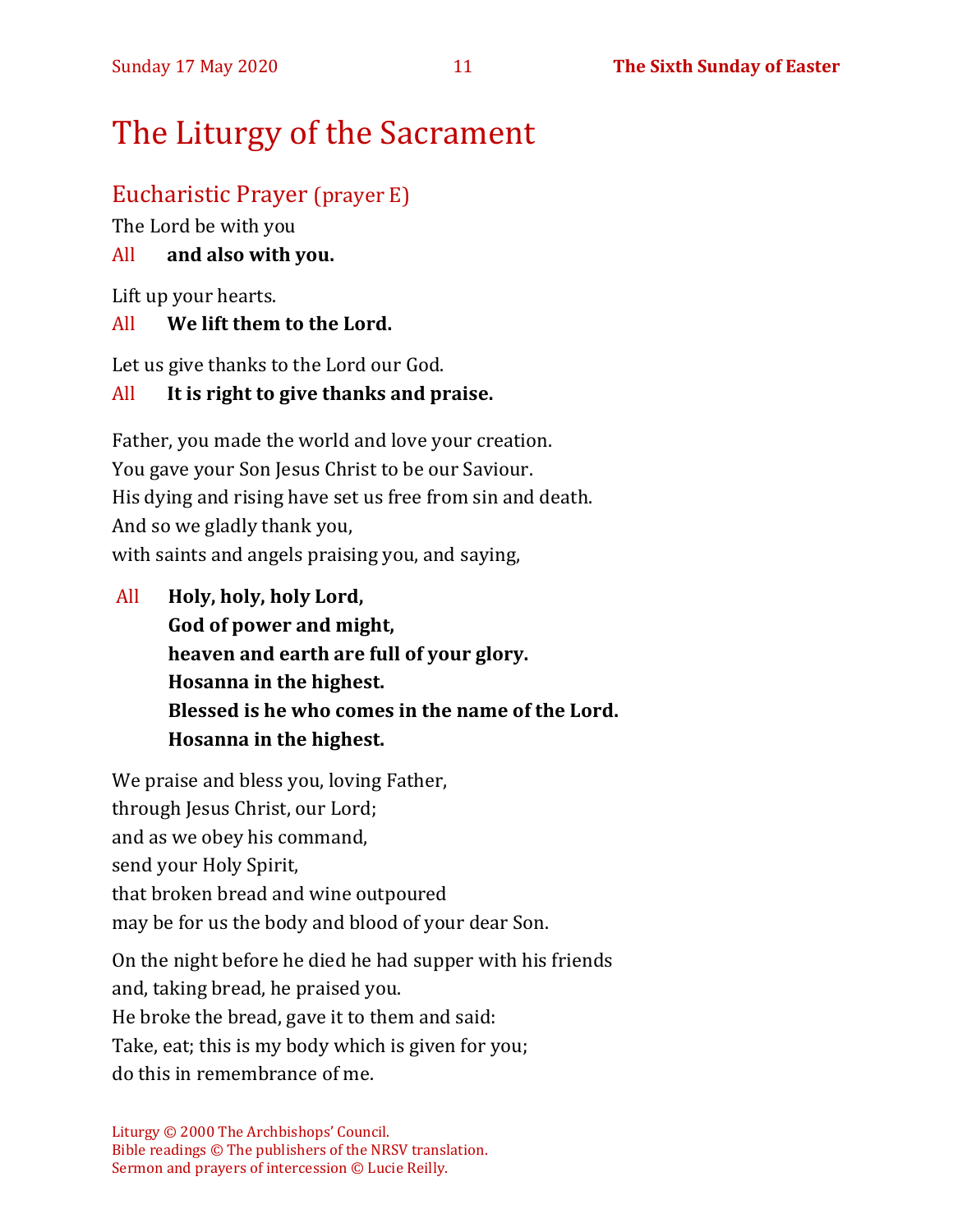When supper was ended he took the cup of wine. Again he praised you, gave it to them and said: Drink this, all of you; this is my blood of the new covenant, which is shed for you and for many for the forgiveness of sins. Do this, as often as you drink it, in remembrance of me.

So, Father, we remember all that Jesus did, in him we plead with confidence his sacrifice made once for all upon the cross.

Bringing before you the bread of life and cup of salvation, we proclaim his death and resurrection until he comes in glory.

Great is the mystery of faith:

# All **Christ has died. Christ is risen. Christ will come again.**

Lord of all life, help us to work together for that day when your kingdom comes and justice and mercy will be seen in all the earth.

Look with favour on your people, gather us in your loving arms and bring us with St Barnabas and all the saints to feast at your table in heaven.

Through Christ, and with Christ, and in Christ, in the unity of the Holy Spirit, all honour and glory are yours, O loving Father, for ever and ever.

#### All **Amen.**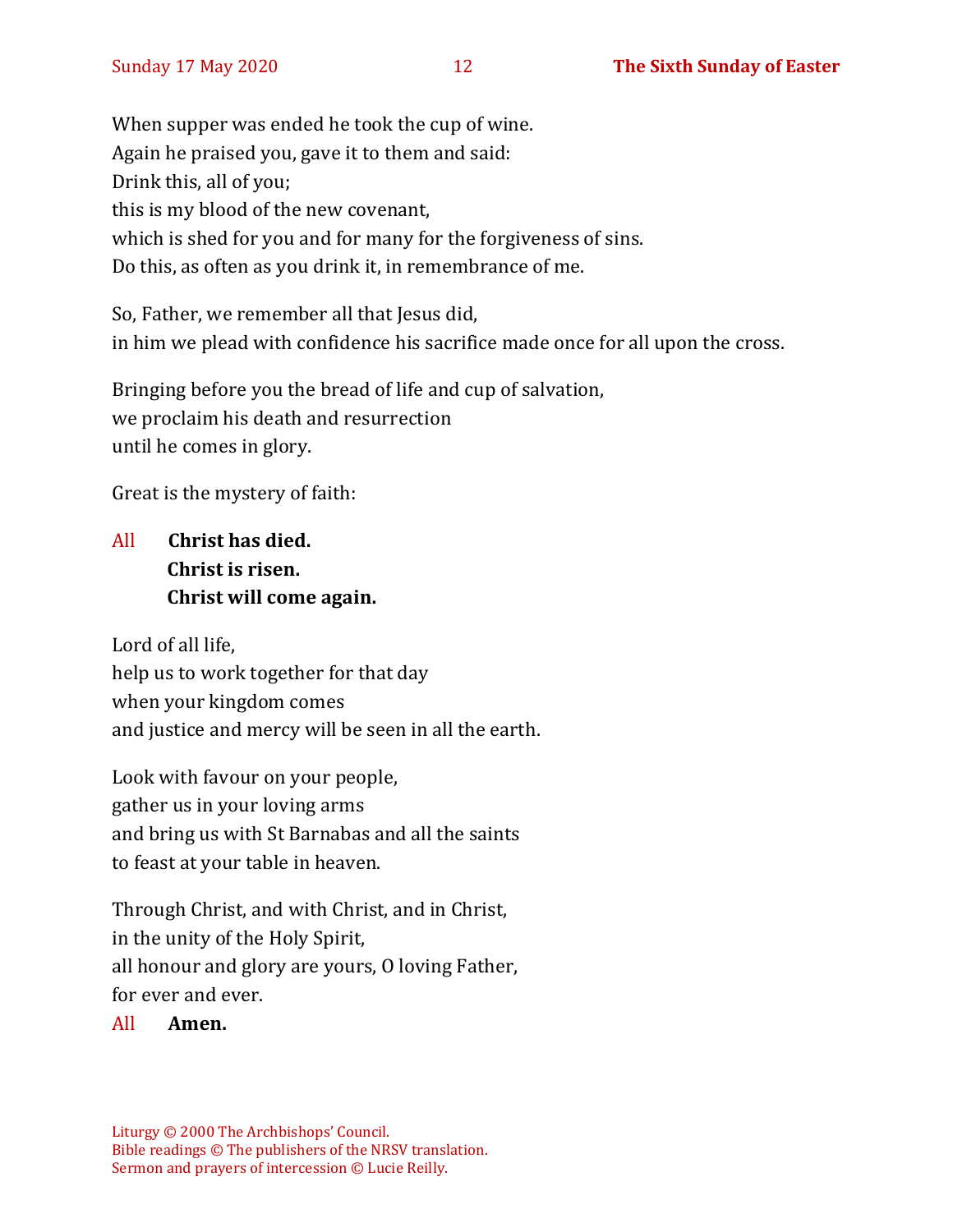# The Lord's Prayer

As our Saviour taught us, so we pray

All **Our Father in heaven, hallowed be your name, your kingdom come, your will be done, on earth as in heaven. Give us today our daily bread. Forgive us our sins as we forgive those who sin against us. Lead us not into temptation but deliver us from evil. For the kingdom, the power,** 

**and the glory are yours now and for ever. Amen.**

# Breaking of the Bread

We break this bread to share in the body of Christ.

All **Though we are many, we are one body, because we all share in one bread.**

All **Lamb of God,**

**you take away the sin of the world, have mercy on us.**

**Lamb of God, you take away the sin of the world, have mercy on us.**

**Lamb of God, you take away the sin of the world, grant us peace.**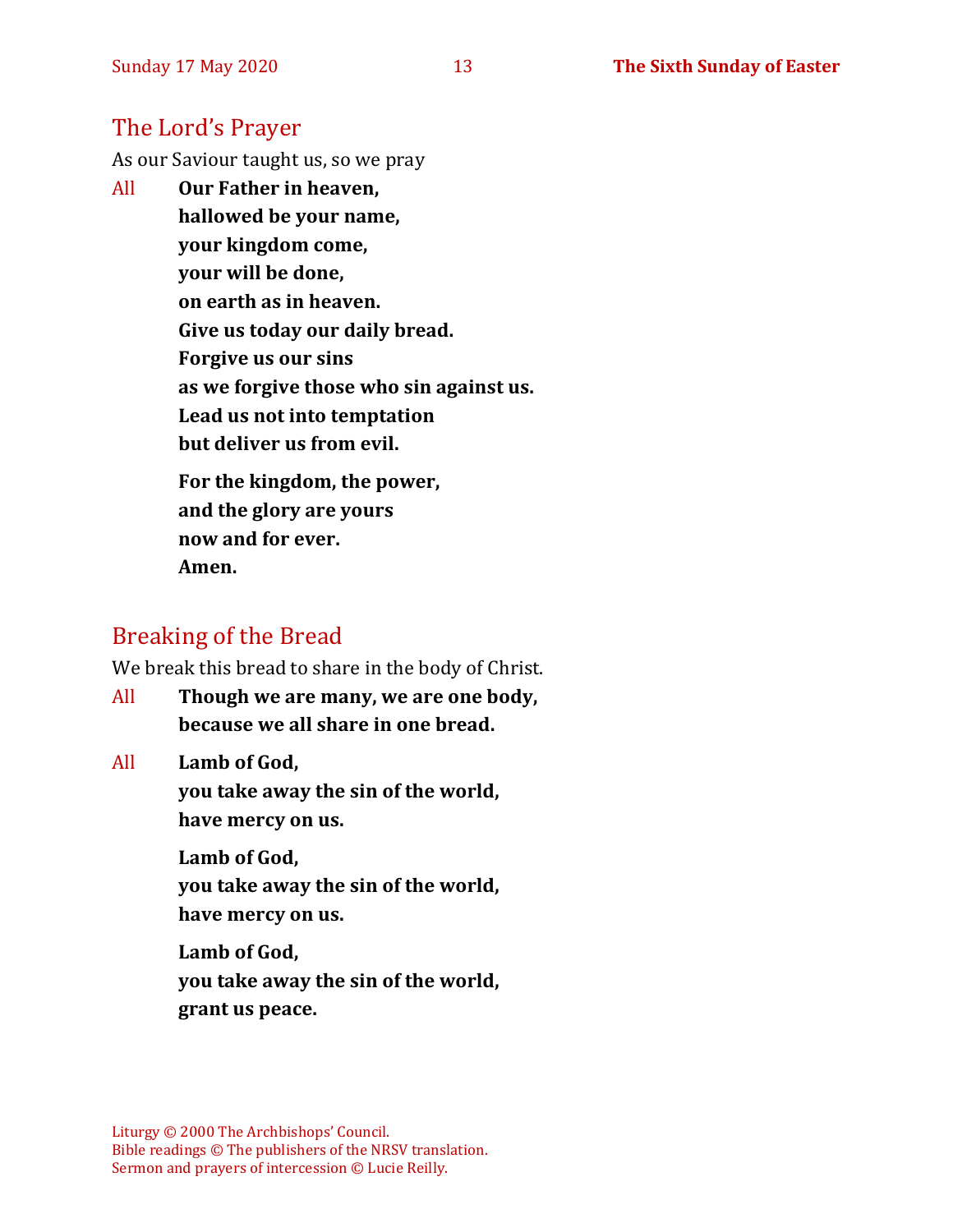Draw near with faith. Receive the body of our Lord Jesus Christ which he gave for you, and his blood which he shed for you. Eat and drink in remembrance that he died for you, and feed on him in your hearts by faith with thanksgiving.

All **We do not presume to come to this your table, merciful Lord, trusting in our own righteousness, but in your manifold and great mercies. We are not worthy so much as to gather up the crumbs under your table. But you are the same Lord whose nature is always to have mercy. Grant us therefore, gracious Lord, so to eat the flesh of your dear Son Jesus Christ and to drink his blood, that our sinful bodies may be made clean by his body and our souls washed through his most precious blood, and that we may evermore dwell in him, and he in us. Amen.**

Communion is distributed.